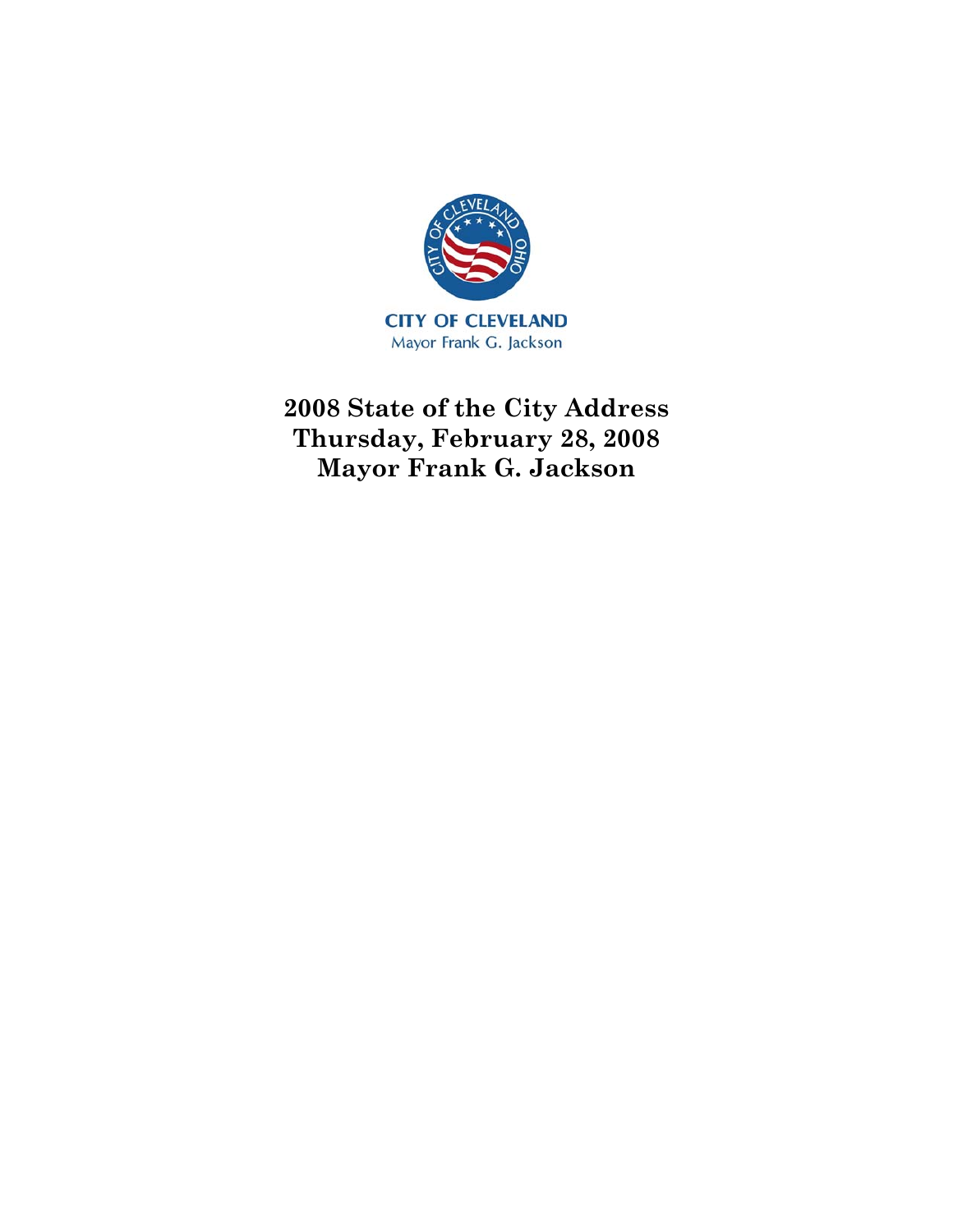# **Confronting our Reality Head On: Turning Challenges into Opportunities**

Good afternoon. I want to begin by thanking the City Club of Cleveland for hosting, once again, this year's State of the City address. Thank you, Ms. Friedman, for your introduction. I would like to recognize the Council President, Members of Council and other Elected Officials, Members of the Cabinet, and Members of the Clergy who are here today.

With two years behind me as Mayor, much has been accomplished. We still have a ways to go, but we are moving in the right direction. We have made significant strides.

I want to start this year by saying thank you for being Cleveland, because our success would not have happened without you. It has been my life's experience – growing up in Cleveland – that life is not always easy. At every intersection, there are challenges to face and choices to be made. What is done at that time will determine the future. It is how we confront and deal with the challenges that matters.

Cleveland is a town that accepts challenges. Cleveland is a town that runs to the fight, rather than away from it. Cleveland is tenacious.

In the last 24 months as your Mayor, I have faced challenges head on and as a result, today I will be able to outline a number of significant accomplishments.

Each year, I identify the same five areas to discuss so you can measure Cleveland's and my progress. They are:

- Improving the City's finances and increasing the efficiency of our operations;
- Creating an attractive investment environment;
- Strengthening our regional economy;
- Improving public safety; and,
- Improving the education and opportunities that we give our young people.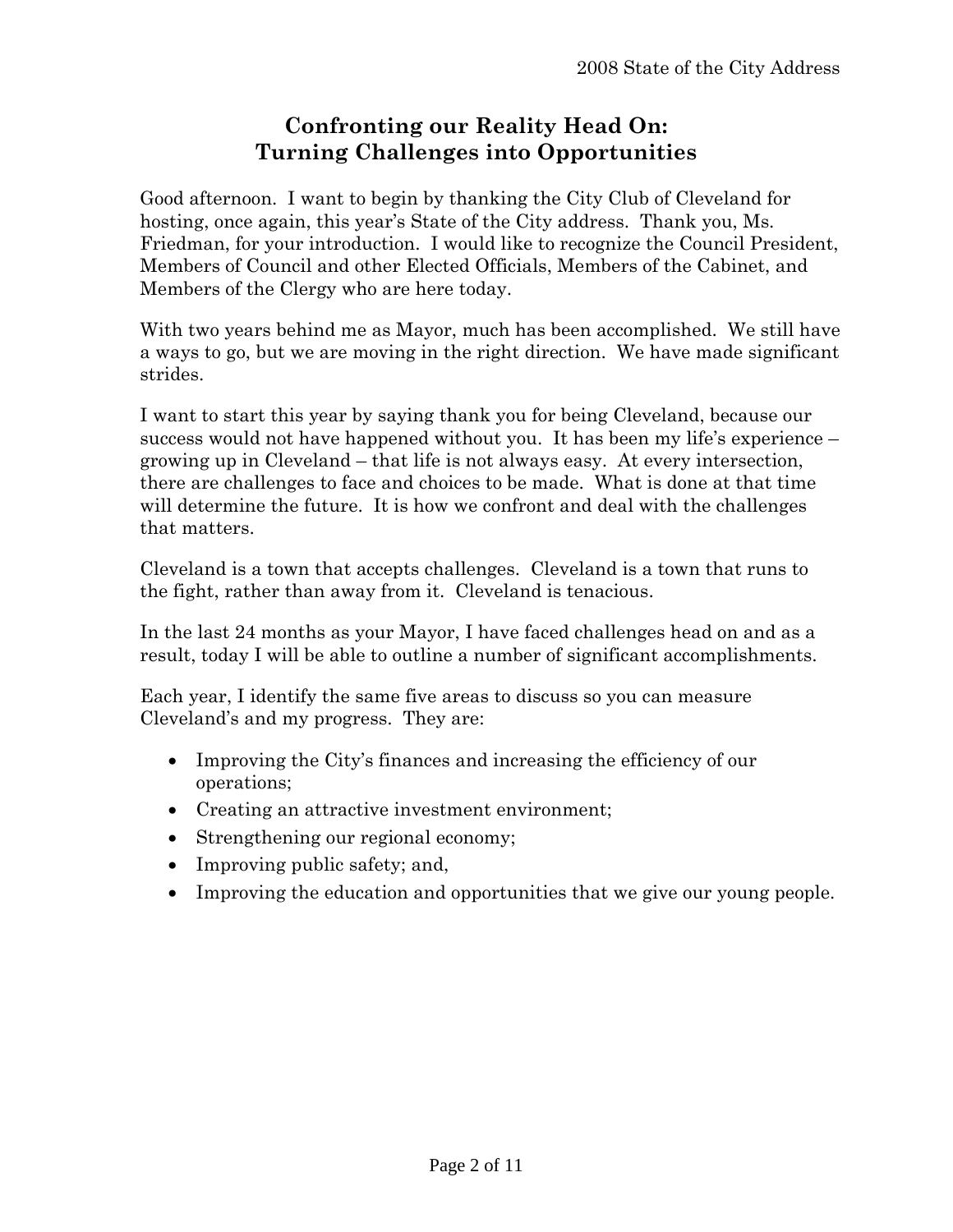# **Finances and Operations**

As always, I start with the City's finances. Like all of you business and homeowners, our costs continue to increase. In 2008, general fund expenditures for Cleveland are estimated at just over \$531 million while actual expenditures for 2007 were just over \$511 million. At the same time, overall revenue is projected to decrease 2.2 percent from just over \$516 million in 2007 to just over \$505 million in 2008. This is one of the challenges we face.

We are prepared to meet the challenge because of the work that has been done in the last 24 months. Through operation efficiencies, an increase in revenue in a couple areas last year and cost saving measures that I implemented, I was able to carry forward \$26 million dollars and balance the 2008 budget. I will continue to closely control and monitor expenditures throughout the year and continue to find ways to reduce costs while providing more and better service.

A large part of our success in increasing service while decreasing cost is due to the measurable accomplishments of the Operations Efficiency Task Force. I created the task force in 2006. The task force has now completed its second phase of analysis. City staff has implemented several new procedures that are reducing our costs, increasing revenue and improving service.

Here are some examples of the impact of Operations Efficiency:

- Parks, Recreation and Properties staff reduced fuel consumption by 10 percent;
- In 2007, demolitions increased by more than 400 percent, allowing us to tear down nearly 1,000 structures;
- Vacant and abandoned property clean up increased nearly 78 percent in the last two years;
- Residential streets were swept six times in 2007 a 100 percent increase over 2006. In 2005, they weren't swept at all;
- Our Health Department increased customer satisfaction with Vital Statistics by 10 percent and increased health promotion outreach by 15 percent;
- Revenue for Commercial Waste Collection increased 15 percent; and,
- New recommendations, coming from last year's Assessments & Licenses action team, will help us collect an additional \$1.5 million this year.

These are just some of the improvements we made in 2007 through innovation, using new technology and by implementing new ways to do business, again, while carrying over \$26 million dollars of savings. I would like to thank the partners – both from within City Hall and from outside City Hall who have made this possible: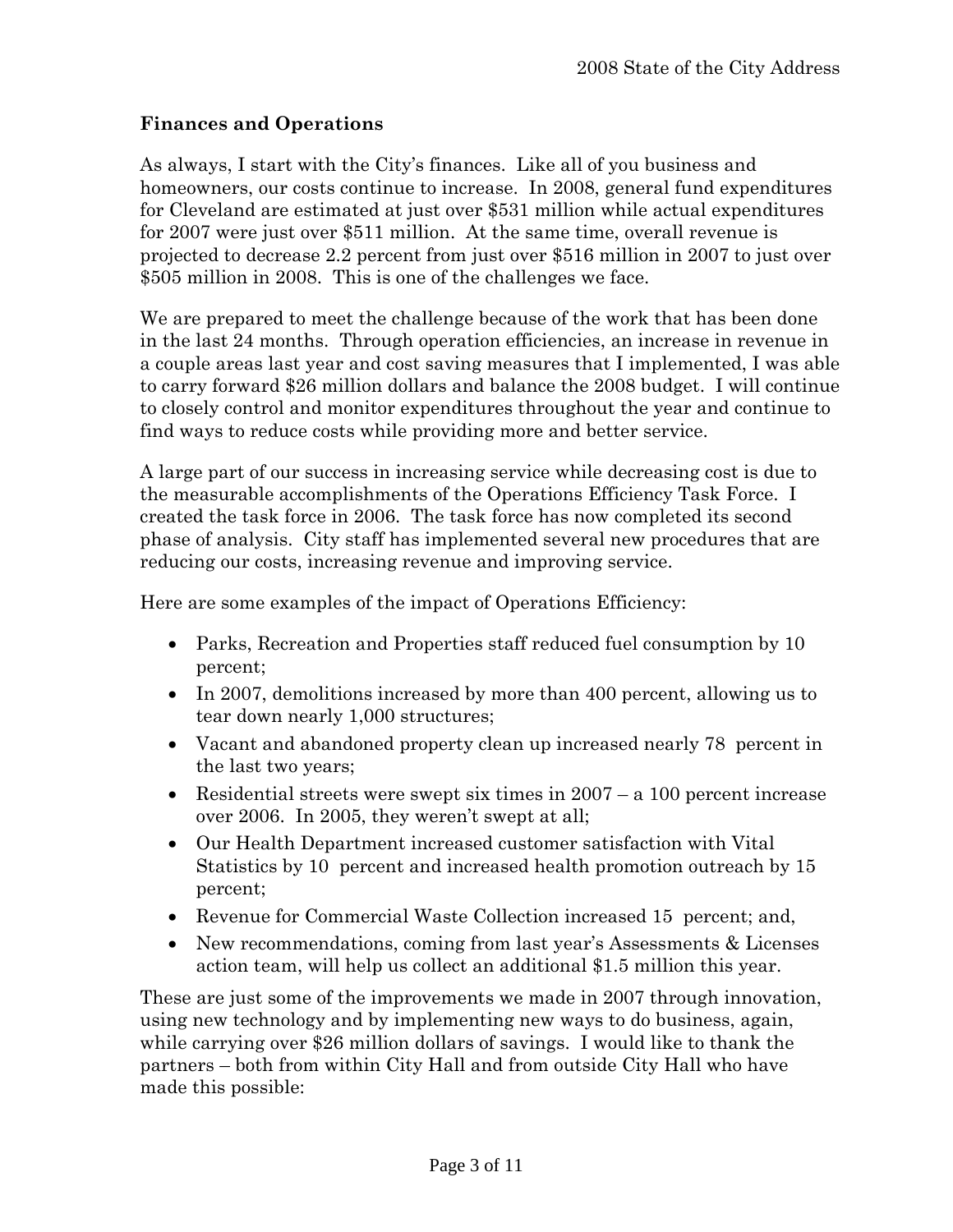- Chief Operating Officer Darnell Brown, the Project Management Office and the Operations Efficiency Council; and,
- The 401 volunteers who donated approximately 12,600 hours.

# **An Attractive Investment Environment**

We have improved our finances and operations over the last 24 months. However, if we are to truly prosper, we have to grow our local economy  $-$  by buying locally and investing locally. Our challenge is to do this in a time when the nation's overall economy is slowing down and some predict a recession.

We can meet this challenge by providing job and business opportunities through self-help. By self-help, I mean that the City of Cleveland, our businesses, and you invest in the local economy.

I am asking both the public and private sectors together to invest an additional \$2 billion into our local economy. No matter what the economic challenges are, we spend money just to maintain our operations, even if there is zero growth.  $$2$ billion additional dollars invested in our local economy will create jobs and expansion opportunities.

One example of this kind of investment is the Medical Mart: We have taxed ourselves in order to make this investment. The local medical community supports the project. I look forward to making the Medical Mart a reality.

At City Hall, we have invested significant resources in creating ways to drive investment in our local economy. In 2007, the Department of Economic Development approved \$22 million in economic development deals that will help retain 2,791 jobs and create a projected 1,965 jobs.

In addition, the City's Office of Equal Opportunity recently presented to Cleveland City Council a new program for Cleveland Area Small Businesses and Council approved the program. This small business program will support our local economy by encouraging prime contracting with local companies and by requiring City contracts for construction, goods, and services to subcontract with small, locally owned businesses. Thank you to Cleveland City Council and, especially Councilwoman Fannie Lewis, for their support and investment in Cleveland by approving this new program.

As the City invests in its own economy, I have reached out to local businesses to encourage them to invest in our economy as well. One result of this is the commitment of University Hospitals to local procurement for its \$730 million construction project. The hospital's goal is to buy 80 percent of its construction, equipment, furnishings, and fixtures and labor locally. That means more than \$580 million will be spent in our local economy rather than going somewhere else.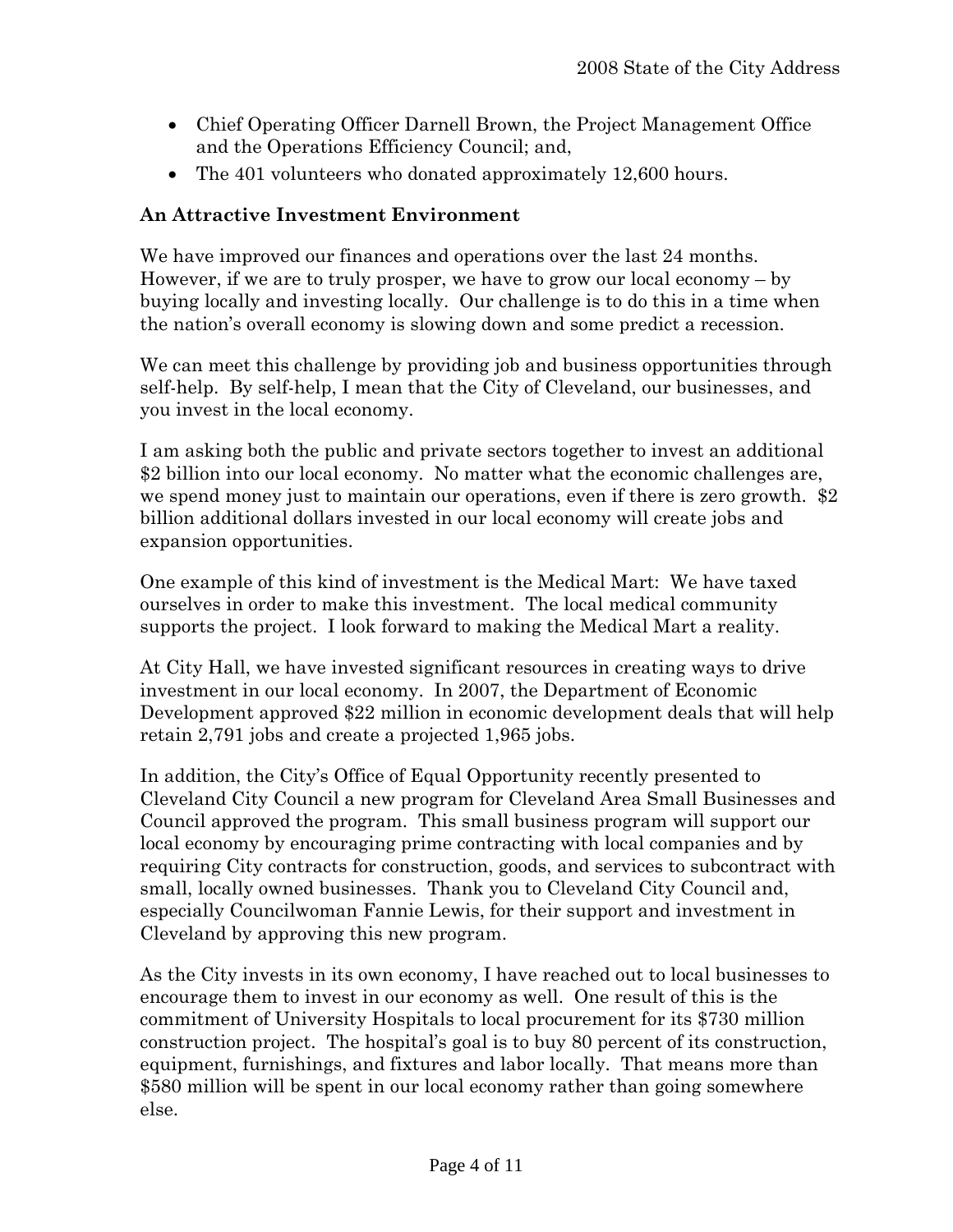UH has also committed through a project labor agreement to:

- Voluntarily comply with the City's minority and female business laws;
- Hire a minimum of 20 percent Clevelanders on construction sites;
- Create joint venturing opportunities so that small local contractors can participate; and,
- Hire graduates from the Max Hayes High School construction trade program.

This model can be replicated throughout the region. It would have never happened without the commitment and the leadership of University Hospitals, the trade unions, contractors association, and school district.

As more local businesses commit to buying locally, the stronger our region will become. Also, I would like to say thank you to a number of local companies who have recently announced their intention to stay in Cleveland and are investing in Cleveland:

- National City Bank invested \$58 million in an expansion of its Operations Center on W. 150th Street, where about 2,000 people work;
- KeyCorp recently announced it will keep 1,000 office personnel in downtown Cleveland in the Higbee Building;
- Tucker, Ellis & West announced that it will stay in Cleveland as a tenant in the first new office building downtown in nearly 20 years;
- Human Arc, a Cleveland company that supports the health care industry, with the City's help chose to stay in Cleveland – keeping 220 employees in the City; and,
- Ernst & Young, Eaton Corp. and other major downtown corporations are considering moves in the near future and have had substantive conversations with my Administration about staying in downtown Cleveland.

The importance of these companies staying in Cleveland goes beyond keeping jobs here. It is also the dollars invested in new buildings and rehabilitating old ones, creating construction jobs and contracts for services. It is the investment in Cleveland that shows confidence that Cleveland is a great place to be.

### **Strengthening Our Regional Economy**

Again, Cleveland cannot go it alone. Since taking office in January 2006, I have worked with my fellow mayors in cities across the region and Cleveland City Council to develop and adopt a framework for our regional economy.

We have been successful. Fourteen cities have signed water service agreements, allowing the Cleveland Division of Water to take over the water mains in their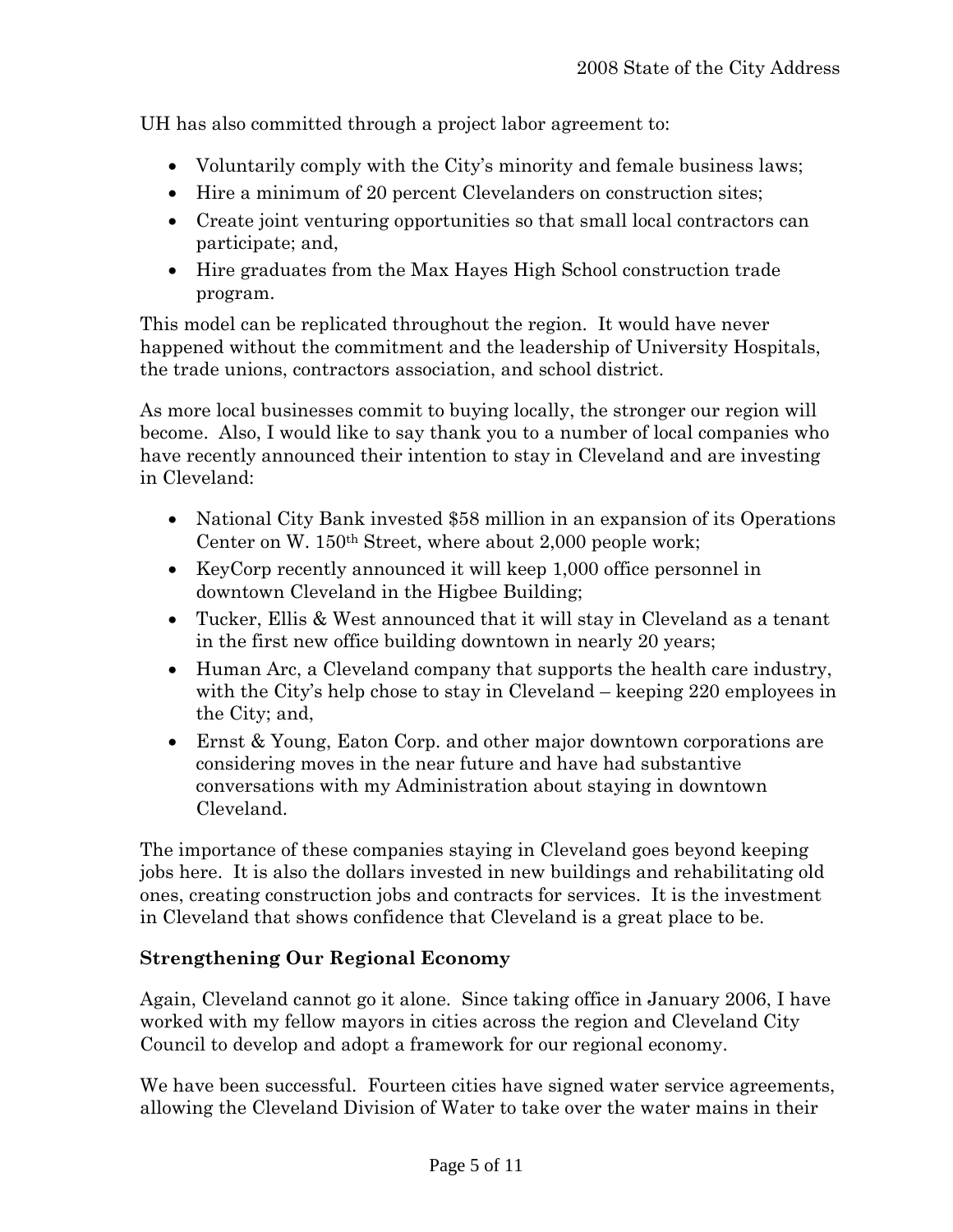communities. In return, we have signed joint economic development agreements that prevent the poaching of businesses from each other and allow us to share tax revenue.

We have also finalized a revenue sharing agreement with Avon. Mayor Jay Williams of Youngstown and I have worked out a joint economic development agreement which Youngstown City Council has passed and I am asking Cleveland City Council to introduce on March 10 at their next meeting. Mayor Currin of Hudson is working on a study to share revenue from economic growth.

Cleveland and the Cleveland region are great places for investing. Cleveland Plus reports that our gross regional product is \$170 billion. We have more than 160,000 businesses and two million workers.

One reason for this is our great transportation infrastructure. Transportation modes are the lifelines to global commerce and are regional economic engines. Several decisions and actions I have taken have strengthened our transportation infrastructure and have made us more competitive.

Last year, I said that I would position Cleveland Hopkins International Airport for success in the future. My investment in Hopkins is already providing a return:

- In 2007, Cleveland Hopkins was the airport in Ohio with the highest customer satisfaction;
- A new terminal advertising program surpassed initial revenue projections in just three months;
- Last year, nearly 11,500,000 passengers used Hopkins an increase of more than 138,000 from 2006.
- In September, I, along with Continental Airlines and Gov. Ted Strickland, announced that Continental plans to grow capacity at Hopkins by 40 percent over a two-year period, creating an estimated 700 Ohio jobs.

In addition, after years of uncertainty surrounding the future of Burke Lakefront Airport, I decided to keep the airport open, enhance general aviation service, and create development opportunities around Burke. Encore Aviation Services, a world-class leader in corporate and general aviation, has recently committed to major investments and development at Burke.

We also recently awarded a ten-year food and retail contract to BAA USA. This new contract is expected to double sales at Hopkins to \$620 million over 10 years; double the number of concessions jobs; and, double the current participation rate of local and minority-owned companies to at least 30 percent.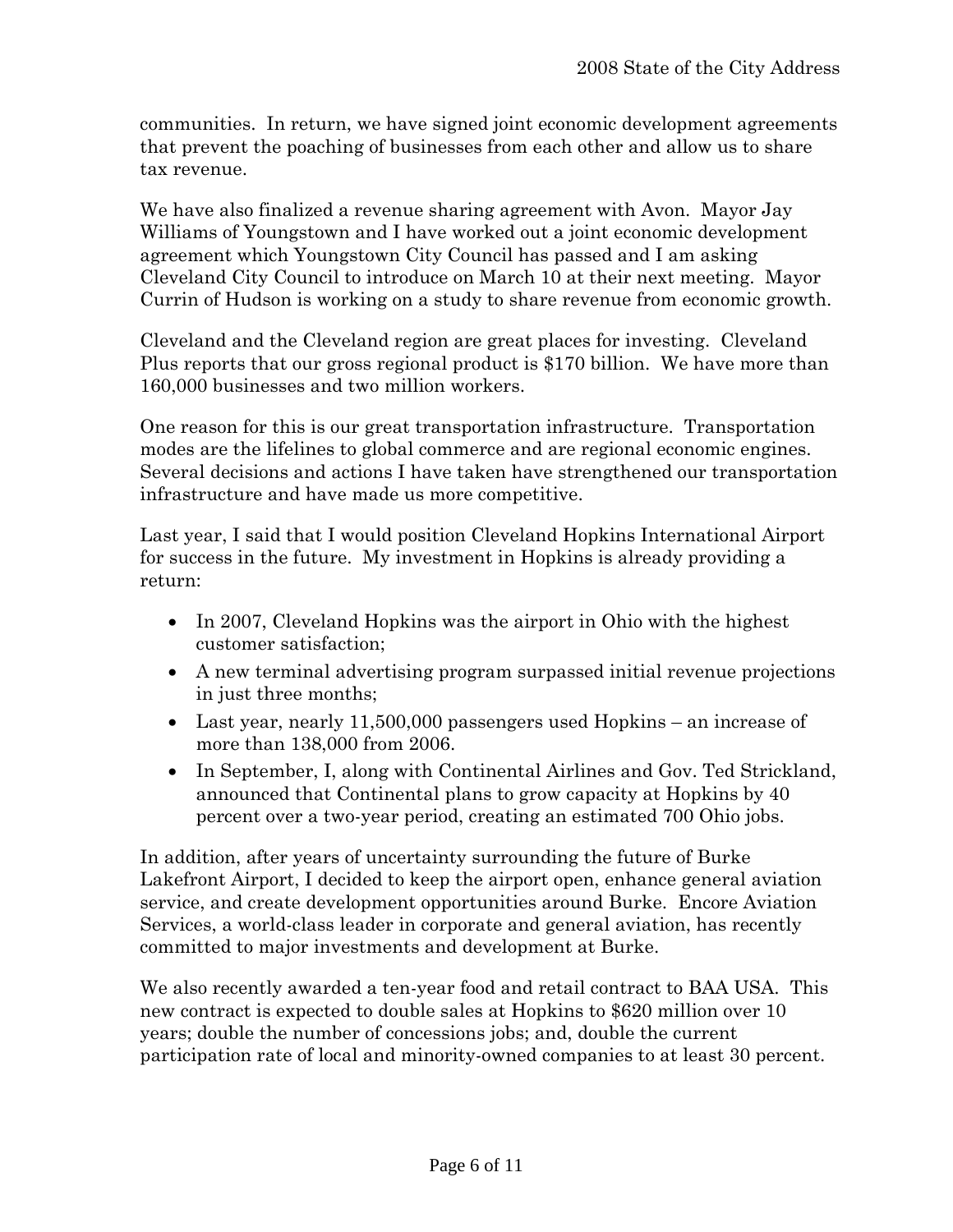By expanding the economic impact of our airports, improving customer service, and increasing non-airline revenue at both Cleveland Hopkins and Burke, we are creating opportunities to grow the region. These actions, combined with the progress being made to expand maritime capacity at the Port of Cleveland, will transform Cleveland and the region into the world's gateway to the Midwest.

In December, the results of a Port study were announced, identifying a potential new location for the Port. I support this location because it will help expand maritime capacity, grow the region's long-term shipping capability, and help us tap into new markets. By air, water, rail and roads, Cleveland and the region is becoming a significant transportation hub that again, will allow us to compete to become the world's gateway to the Midwest.

I am investing in not only our economic engines but also the neighborhoods of Cleveland. These investments will rebuild each neighborhood based on the Citywide plan even as we face the challenge of the foreclosure crisis. My fiveyear capital plan, a direct \$1.5 billion investment in Cleveland, is one of our tools to get this job done. Because of the City of Cleveland's commitment to buying locally, this is \$1.5 billion that will be invested in the local economy.

The five-year capital improvement program will provide:

- A minimum of \$15 million in the next five years for targeted demolition;
- More than \$48 million in quality of life investments on bike trails, streetscapes and a river walk;
- More than \$37 million in recreation, including playgrounds, parks and new recreation centers;
- \$43.5 million on technology, facility improvements and equipment to help improve public safety; and,
- Nearly \$441 million for road and bridge repair;

These are but a few of the investments that we are making over the next five years in our neighborhoods.

### **Improving Public Safety**

Another area I am investing in is public safety. This is a challenge that I am meeting head on. In 2007, Cleveland faced a 14.53 percent rise in homicides. However, overall, violent crime was down in Cleveland by 7.1 percent. I would like to thank Public Safety Director Martin Flask, Police Chief Michael McGrath and all of our police officers for their hard work over the last 24 months.

In January, I announced they would be working even harder, with a more aggressive and intense effort to combat street crime in Cleveland. I was able to do so because decisions made over the last 24 months.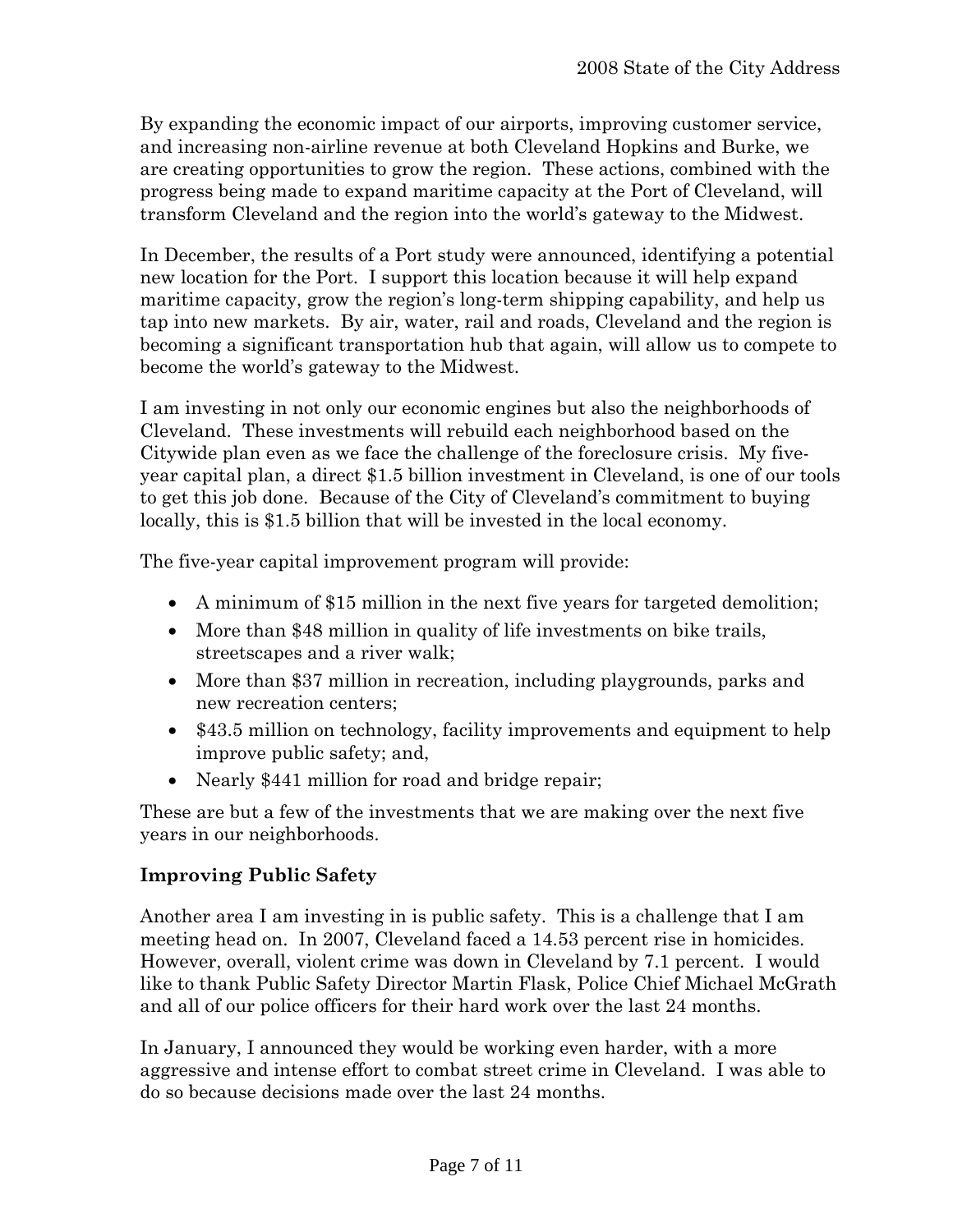When I first took office, police deployment and strategy were lacking. The City and the Division of Police were still recovering from the layoffs of 2004. There were no police academy classes or police entrance exams for six years. In addition, the City's police force has been shrinking due to retirement.

Last year – we faced this challenge head on. We graduated the first police cadet class in six years. We administered the first police entrance exam in six years. This year we are continuing with a police class of 64 cadets that will graduate in April; and, three days ago, another new class of 50 cadets began their training. They will graduate in August and we anticipate another class starting this fall. My goal is to achieve and maintain strength of 1,645 police officers, an increase of 30 officers over last year.

The Division of Police will continue to deploy personnel and resources to maximize our ability to combat crime, not only for Cleveland but also for the entire region because crime is a regional problem.

We have developed key partnerships with other local, state, and federal law enforcement agencies. As a member of the Department of Justice's Six Cities Initiative, we have worked closely over the last two years with US District Attorney Greg White. This partnership also includes, among others: the ATF; the Sheriff's Office; the US Marshall Service; the DEA Task Force; the North Coast Narcotics Violent Gang Task Force; and, the Northern Ohio Violent Fugitive Task Force. This partnership has brought more than 200 federal indictments surrounding the organized crime of guns and drugs.

In early January, I announced some of the next steps we are taking to improve public safety in Cleveland. The Chief of Police is establishing a Gang Impact Squad to address violent gang activity in the City. The officers will be in place next week. Chief McGrath will work with the ATF to ensure that all firearms seized by Cleveland Police are traced.

Last year, Chief McGrath deployed 146 gun suppression events in our neighborhoods, seizing 102 guns and arresting 265 individuals during 146 deployments. This year, the Chief is expanding the gun suppression initiative – with more than 300 gun suppression events planned. So far this year, we have taken 26 guns off our city streets and arrested 133 people as a result of gun suppression events. In total, nearly 1000 guns were seized in 2007 and a gun buy back in November gave us an additional 423 guns.

Another strategy started in January is the "Neighborhood Safety Initiative". To date, the neighborhood safety initiatives has resulted in: 232 felony drug arrests; 16 concealed carry arrests; more than 200 other felony and misdemeanor arrests for prostitution, auto theft and other crimes; more than 250 citations for things like loud music and littering; more than 4,300 traffic violations were issued; and,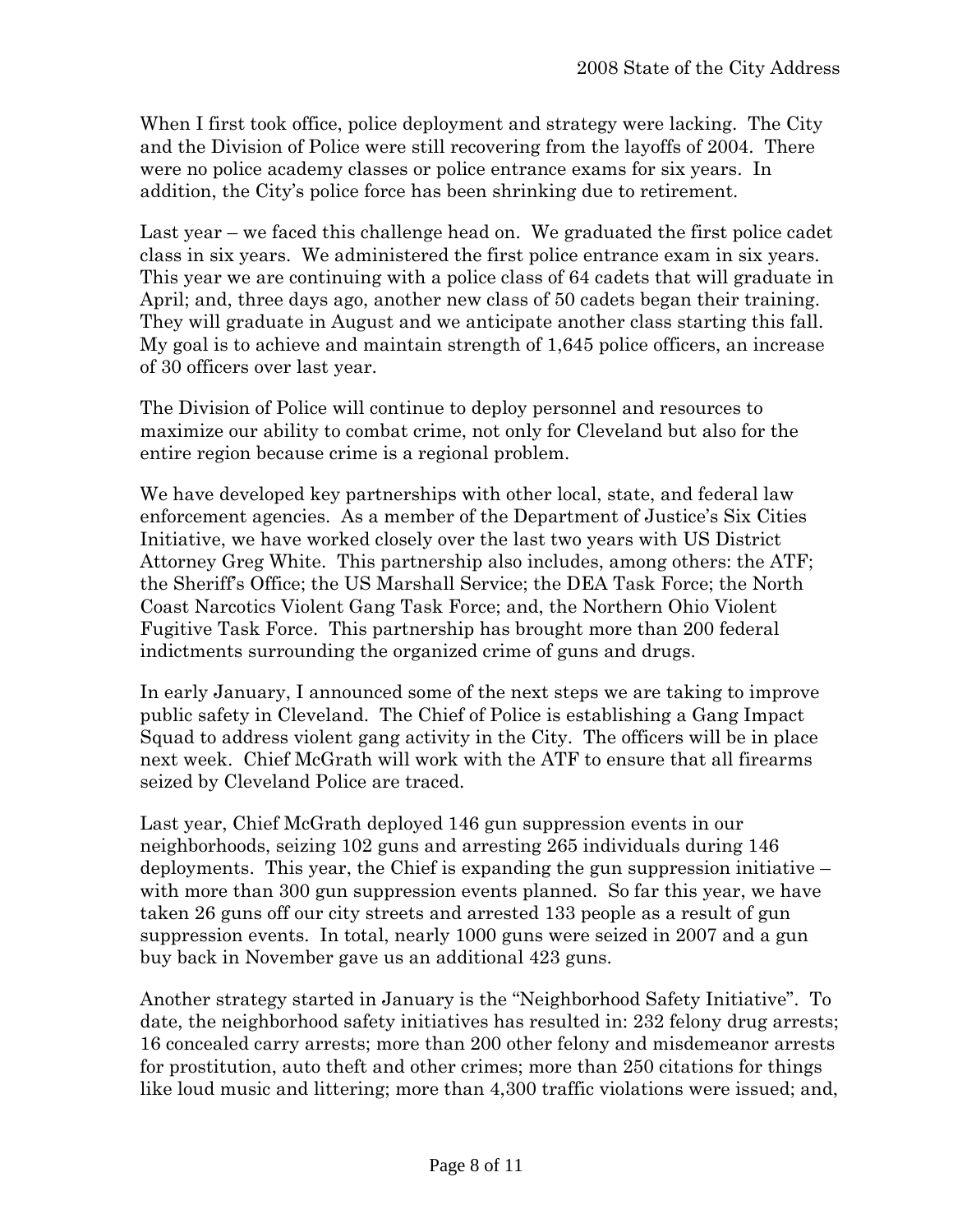eight guns and nearly \$100,000 has been seized. In addition, the Police issued parking violations, liquor violations and curfew violations.

Two weeks ago, 32 adults and juveniles were indicted after a yearlong investigation. This was a targeted effort to reduce violence in the Lenacrave neighborhood on the southeast side of Cleveland. As you can see, the Police are on the job and if you commit a crime in Cleveland, we are going to get you. We are pursuing every legal and law enforcement option we have to make our neighborhoods safer and to reverse the negative perception of safety in the City of Cleveland and the region.

#### **Education and Opportunities**

Equally as important, if not more important, is the work we are doing to prevent crime. The past two summers, I have put 4,000 young people to work through our One Voice Zero Tolerance Initiative. I put in place the City of Cleveland's Youth Development Program. One hundred ten high school juniors are participating and hold jobs at Cleveland Recreation centers. They provide tutorial services and they participate in workshops to improve life skills such as interviewing, public speaking, resume writing and budget management.

This year, Community Relations Director Blaine Griffin will implement a prevention and intervention strategy in Cleveland. This program – Operation Focus – will combine law enforcement, social services, and mentoring to stop violence and crime in our neighborhoods as well as to offer alternatives for those ready to turn away from a life of violence and crime. The partnership will include the Community Relations Board, Cleveland Division of Police, Cleveland Municipal School District Police, the Juvenile Court and community organizations.

Crime is a symptom of a greater social and economic ill. This challenge is also being met head on. One of the most important tools we have to attack the ill is education. Education provides alternatives to drugs and organized crime. Education will improve individual quality of life and create career opportunities. Education improves a community's quality of life as young people gain the skills they need to navigate society and compete in the global economy.

Education in Cleveland has had its challenges and victories over the last year. One of the biggest challenges last year happened on October 10 when a young man opened fire in SuccessTech, injuring four and killing himself. I want to thank the school administration and teachers, Cleveland police and all who responded immediately to this crisis and helped to reopen the school so that our students could continue their education. In addition, there have been other incidents of violence and assaults on teachers.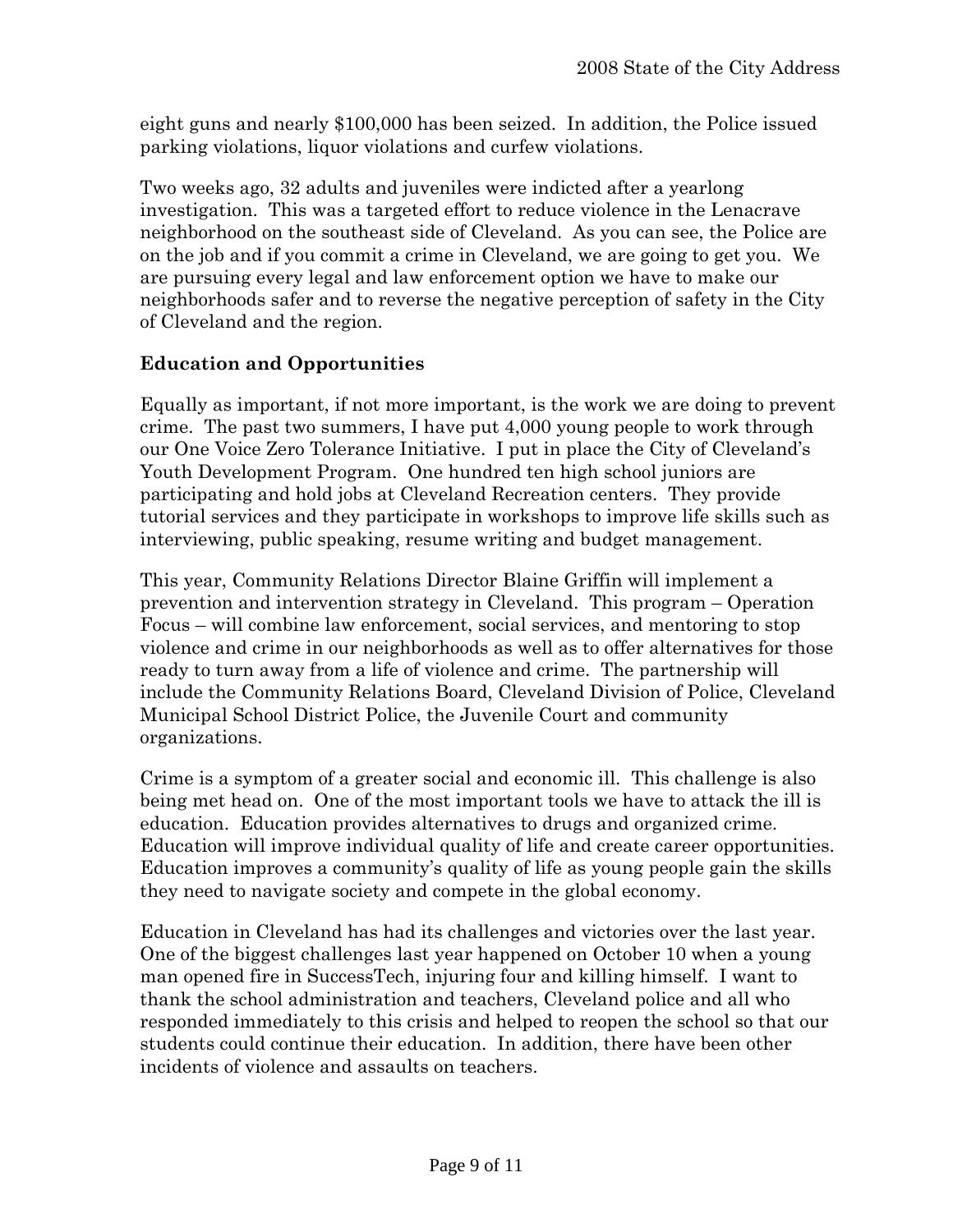Recognizing the challenge, the Cleveland Metropolitan School District is working to improve safety in our schools. CMSD hired a new police chief – Lester Fultz, a former Cleveland Deputy Chief of Police. He has a strong working relationship with Cleveland Police; he knows this city and has a passion for helping young people. Metal detectors are currently being installed in our schools. My Chief of Education Monyka Price and Special Assistant for Public Affairs Natoya Walker are working with the school district, local service providers and a consultant to create a strong safety net for our children – so that we can identify the risks early, address them and ultimately, help every child.

In spite of the concern of safety in our schools, I have complete confidence in CEO Dr. Eugene Sanders and his plan to make CMSD a premier school district. A very important victory from the past year is that Dr. Sanders, his staff and students were successful in moving up in the state rankings to "Continuous Improvement Status." Uniforms and dress codes have been implemented at all Cleveland schools. The district dramatically improved its most recent state audit performance. The audit found that the district managed its \$1 billion budget well and kept perfect attendance records.

Single gender academies are now open and a new Science, Technology, Engineering, and Mathematics high school will open this fall thanks to a \$600,000 grant from the State of Ohio for start-up expenses. This school will become a regional magnet school – providing top-quality education and experiences to Cleveland and suburban students. In 2007, 55 percent of seniors graduated – the highest percentage since 1995. This year, we are working towards a goal of 60 percent. Each year, we will be working to increase graduation rates.

I look forward to continue working with Dr. Sanders, Chairman Robert Heard and all members of the Board of Education as they move forward with their fiveyear strategic plan. Our goal is to provide every child with an excellent education and opportunities to succeed. We are well on our way.

### **Conclusion**

In closing, yes, we are moving in the right direction. We have made significant strides, but we still have a way to go. There will always be one more challenge to face. In spite of the challenges we faced in the last year:

- The City's budget is balanced;
- We are more efficient and our costs are under control;
- We will increase revenue through self-help and investing in our own economy;
- Regional cooperation and a regional economy are forming;